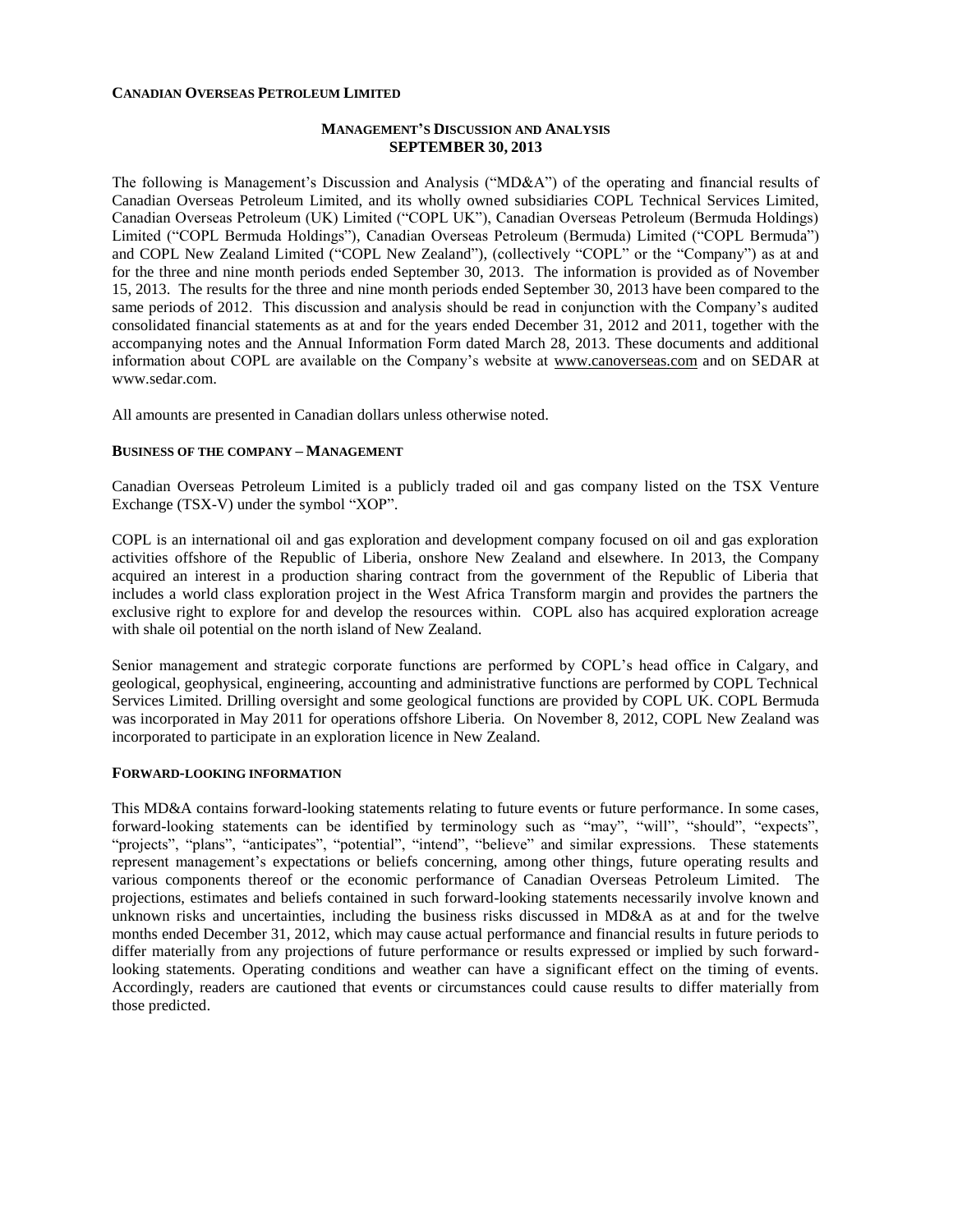#### **FORWARD-LOOKING INFORMATION (CONTINUED)**

Forward-looking statements included or incorporated by reference in this document include statements with respect to:

- the Company's current strategy to establish and grow an oil and gas business (the "Overview", "Outlook", and "Liquidity and Capital Resources" sections);
- the Company's ability to raise capital and obtain the financing necessary to develop profitable oil operations (the "Overview", "Outlook" and "Liquidity and Capital Resources" sections); and
- the Company's ability to manage its financial and operational risks (the "Overview", "Financial Instruments" and "Liquidity and Capital Resources" sections).

The Company's MD&A and AIF for the year ended December 31, 2012 describe major risks, material assumptions and other factors related to forward-looking statements that could influence actual results and are incorporated herein by reference. These risks, assumptions and other factors have been provided for readers to gain a more complete perspective on COPL's future operations. However, readers should be cautioned that the list of factors is not exhaustive and that this information may not be appropriate for other purposes. Forwardlooking statements included or incorporated by reference in this MD&A are valid only as at the date of this MD&A, and the Company does not intend to update or revise these forward-looking statements except as required by applicable securities laws. The forward-looking statements contained in this MD&A are expressly qualified by this cautionary statement.

### **OVERVIEW \***

In the third quarter of 2013, the Company continued working with its joint venture partners on technical analysis and review related to the offshore interest in Liberia, performed some geological analysis in respect of its exploration project in New Zealand and evaluated other oil and gas prospects.

### *Liberia*

On April 5, 2013, the closing and completion of previously announced transactions between the Company's subsidiary COPL Bermuda occurred; first with Peppercoast Petroleum plc ("Peppercoast"), and second with ExxonMobil Exploration and Production Liberia Limited ("ExxonMobil"). The closing of the transactions followed the ratification of the Production Sharing Contract ("PSC"), governing Block LB-13 offshore Liberia, by the Liberian Legislature. The Company was obliged to repay USD\$7.2 million to ExxonMobil within 75 days of closing in respect of closing payments made by ExxonMobil to the Government of Liberia on behalf of COPL Bermuda, failing which an interest in the license was to be transferred to ExxonMobil. The Company did not make the payment of USD\$7.2 million to ExxonMobil and as a result, the Company holds a 17% working interest in Block LB-13, with the remaining 83% being held by ExxonMobil, who is also the operator under this license.

### *Loss on UK Contracts - Dispute with BG*

In 2011 and 2012, the Company recognized a loss on UK contracts of approximately \$38.1 million related to a termination of a Sale and Purchase Agreement ("SPA") with BG International Limited ("BG") in respect of Block 23/21 Rest of Block Shallow ("RoB') (Newt, Lower Toad, West Columbus and Upper Toad prospects) and Block 22/15 (the Esperanza prospect and Banks discovery). In addition in 2012, the Company had writtenoff cash held in escrow with BG (as part of SPA with BG) of approximately \$16.1 million, further to the UK High Court of Justice ruling for the escrow agent to release the funds to BG. Since then, both parties have been in dispute, with claims and counter-claims being filed with Court.

During the quarter, the Company and BG signed a Settlement Deed and Release agreement which confirmed that the parties had reached a full and final settlement of the dispute and agreed to dismiss legal proceedings. As a result, the Company has no further costs/losses to be recognized in respect of the dispute with BG, other than the Company's legal expenses related to the dispute and the settlements, which are already included in general and administrative costs for the period ended September 30, 2013.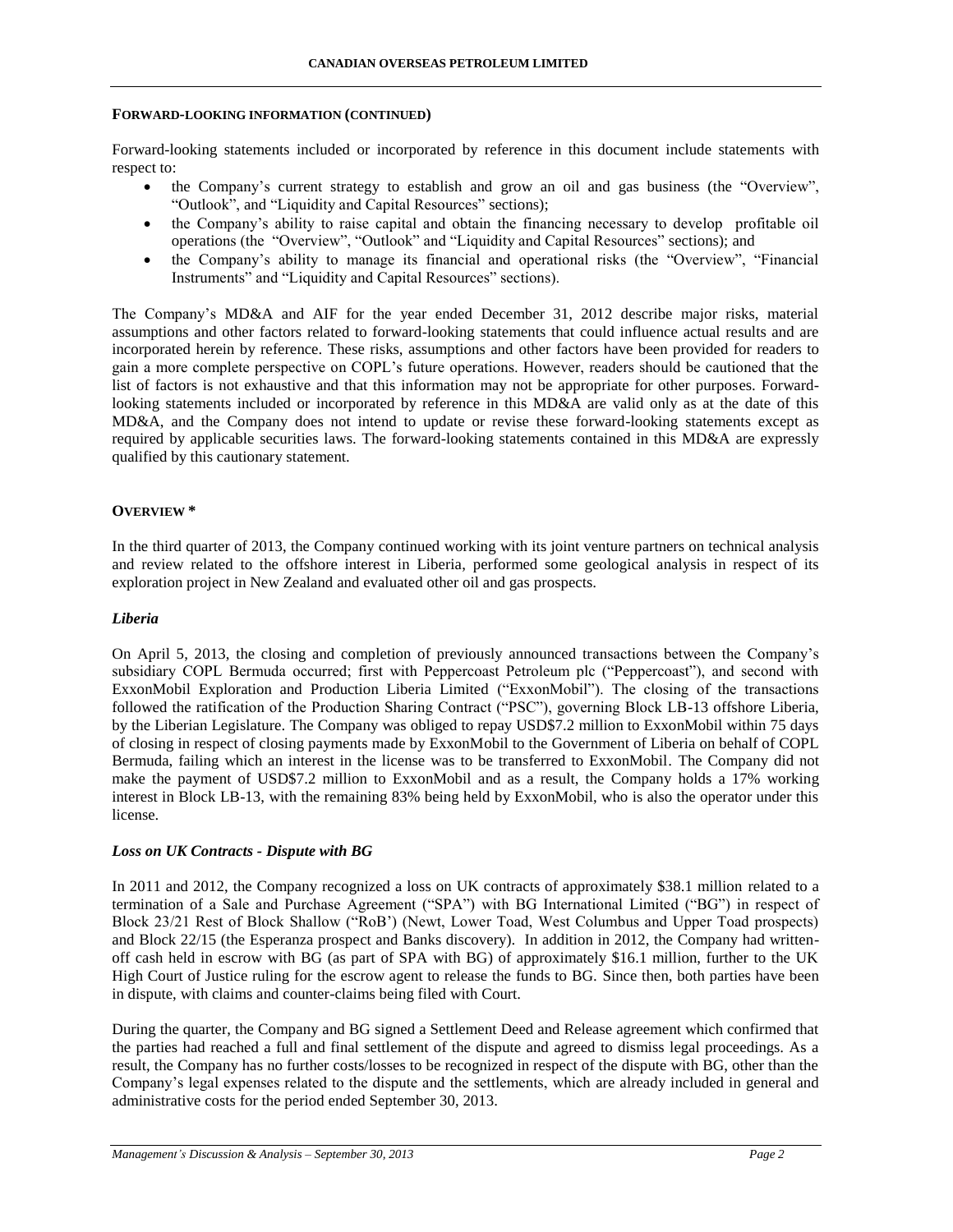# *Financing*

On July 4, 2013, the Company filed a short form prospectus for public offering (the "Offering") of its common shares at a price of \$0.20 per share to raise a financing of a minimum \$6.0 million and up to maximum of \$10.0 million of gross proceeds. The closing of the offering took place in two parts, as follows:

- on July 25, 2013, the Company closed the Offering of 30,000,000 common shares issued at \$0.20 per share for gross proceeds of \$6.0 million, and
- on August 28, 2013, the Company closed the Offering of 12,311,000 common shares issued at \$0.20 per share for gross proceeds of approximately \$2.5 million.

The agents were paid cash commission of approximately \$0.6 million, representing 6.5% of the gross proceeds of the Offering. Other expenses related to the Offering amounted to approximately \$0.4 million. The net proceeds of the Offering of approximately \$7.5 million will be used mainly to finance the Company's general and administrative costs.

*\* This section contains forward-looking information. Please see the "Forward-looking Information" section (at the beginning of this document) for a discussion of risks and uncertainties relating to such information.*

# **FINANCIAL SUMMARY**

During the third quarter of 2013, the Company performed some geological analysis in respect of its exploration project in New Zealand and evaluated other oil and gas prospects in various locations. Pre-licence costs relating to the Liberia project were approximately \$nil and \$0.4 million for the three and nine month periods ended September 30, 2013 compared to \$0.3 million and \$1.7 million for the three and nine month periods ended September 30, 2012, respectively. The exploration recovery of approximately \$nil and \$72,000 for the three and nine month periods ended September 30, 2013 relates to recovery of prior year exploration expenses related to the UK Bluebell prospect, compared to approximately \$0.2 million exploration recovery and \$8.2 million recorded as exploration expenses in the same period in 2012, respectively.

General and administrative costs were lower than prior periods at \$1.4 million and \$5.2 million for the three and nine month periods ended September 30, 2013 (net of \$0.1 million and \$0.5 million of costs allocated to exploration projects, respectively) compared to \$2.4 million and \$6.0 million for the three and nine month periods ended September 30, 2012 (net of \$21,000 and \$0.6 million of costs allocated to exploration projects, respectively) mainly due to reduced consulting and professional services as well as the change in composition of the board of directors. The Company recognized interest income of \$5,000 and \$12,000 for the three and nine month periods ended September 30, 2013, compared to \$15,000 and \$47,000 for the three and nine month periods ended September 30, 2012, respectively. There was nil interest expense for the three quarters of 2013, compared to \$nil for the three month period and \$10,000 for the nine month period ended September 30, 2012. A foreign exchange loss of \$0.2 million and gain of \$0.3 million were recorded for the three and nine month periods ended September 30, 2013, compared to a \$0.2 million and \$0.1 million foreign exchange loss for the same periods ended September 30, 2012, respectively. As a result, the Company's loss amounted to \$1.6 million and \$5.3 million for the three and nine month periods ended September 30, 2013 compared to losses of \$39.7 million and \$53.1 million for the same periods in 2012.

As at September 30, 2013, the Company's cash and cash equivalents amounted to \$5.2 million. Cash used in investing activities amounted \$0.8 million for the nine months ended September 30, 2013 compared to \$1.4 million received for the nine months ended September 30, 2012. Cash used in operating activities amounted to \$5.9 million for the nine months ended September 30, 2013 compared to \$63.7 million for the same period in 2012.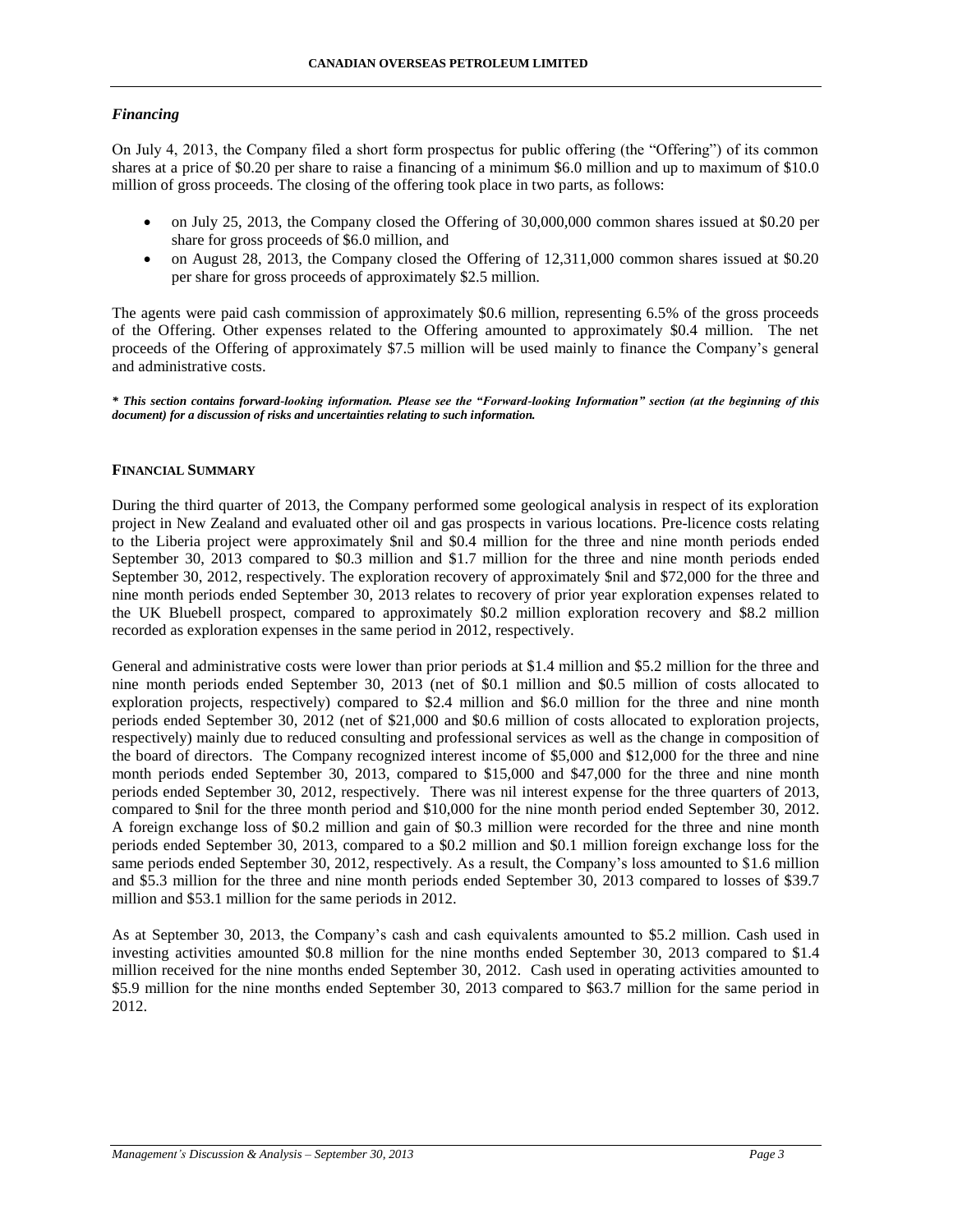# **OUTLOOK \***

The Company's strategy is to establish and grow its oil and gas business by farming into, and/or acquiring interests in, exploration, unappraised and/or undeveloped assets.

The Company's short-term operations will focus on:

- working with ExxonMobil to share COPL's geological work;
- evaluating the New Zealand property; and
- evaluating opportunities in West Africa and elsewhere.

Currently the Company does not have material cash inflows and/or adequate financing to develop profitable operations. The Company is pursuing exploration projects that, if successful, will require substantial additional financing before they are able to generate positive cash flows. Accordingly, the Company's continued successful operation is dependent on its ability to obtain additional financing. No assurance can be provided that the Company will raise the required levels of financing.

*\* This section contains forward-looking information. Please see the "Forward-looking Information" section (at the beginning of this document) for a discussion of risks and uncertainties relating to such information.*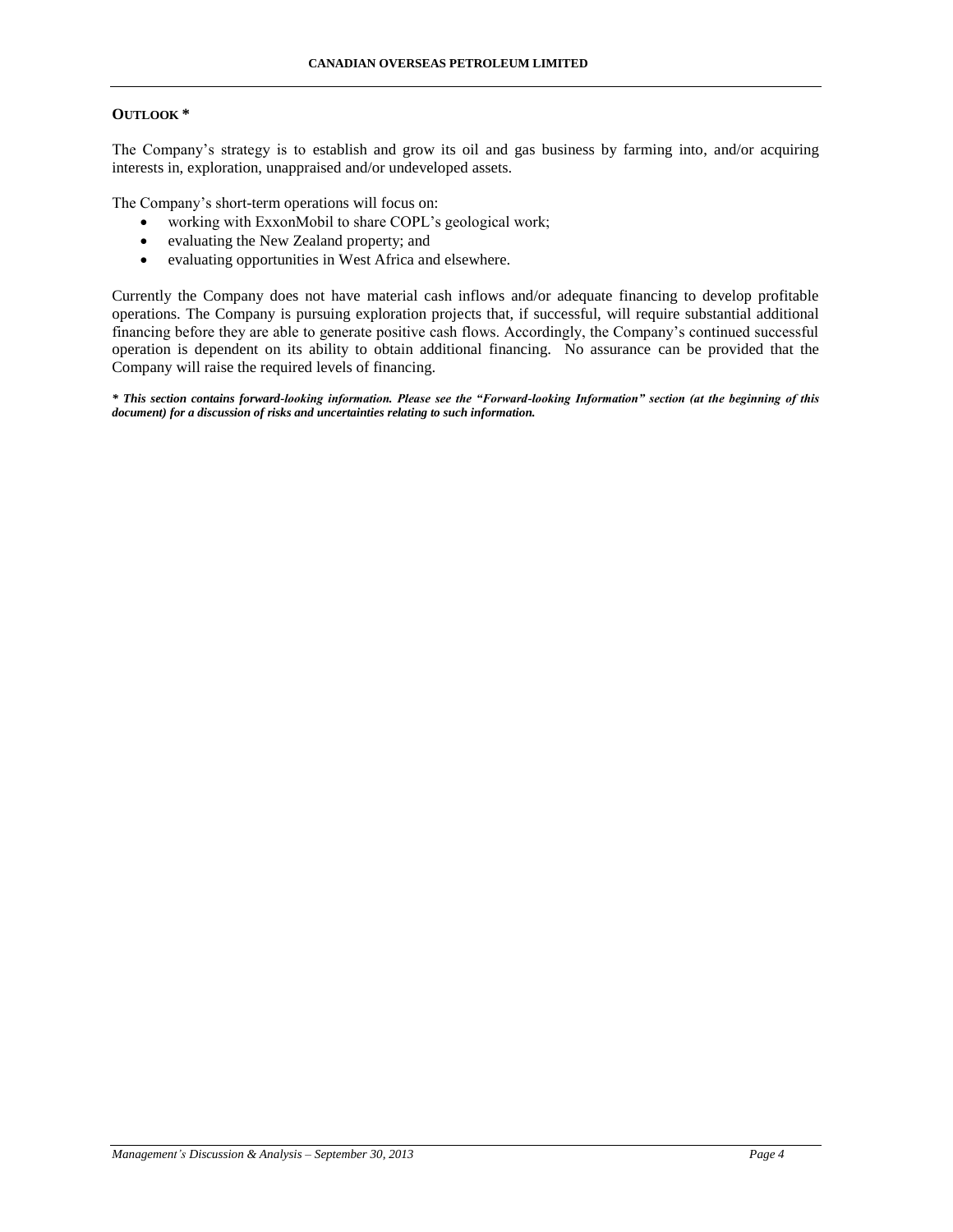# **SELECTED ANNUAL INFORMATION**

# **NET INCOME AND CASH FLOWS FROM OPERATING ACTIVITIES**

The following table summarizes the Company's financial results for the three and nine month periods ended September 30, 2013 and 2012:

| (\$ 000's) except per share       | Three months<br>ended<br>September 30,<br>2013 |             | Three months<br>ended<br><b>September</b><br>30, 2012 |             | Nine months<br>ended<br>September 30,<br>2013 |             | Nine months<br>ended<br>September 30,<br>2012 |             |
|-----------------------------------|------------------------------------------------|-------------|-------------------------------------------------------|-------------|-----------------------------------------------|-------------|-----------------------------------------------|-------------|
| Services to third parties         | \$                                             |             | \$                                                    | 19          | \$                                            |             | \$                                            | 129         |
| E&E write-off                     |                                                |             |                                                       | 20,908      |                                               |             |                                               | 20,908      |
| Derecognition of cash held in     |                                                |             |                                                       |             |                                               |             |                                               |             |
| escrow                            |                                                |             |                                                       | 16,101      |                                               |             |                                               | 16,101      |
| Administrative expenses           |                                                | 1,351       |                                                       | 2,364       |                                               | 5,234       |                                               | 6,046       |
| Exploration (recovery)/expense    |                                                |             |                                                       | (210)       |                                               | (72)        |                                               | 8,234       |
| Loss on UK contracts              |                                                |             |                                                       | 103         |                                               |             |                                               | 114         |
| Pre-license costs                 |                                                |             |                                                       | 313         |                                               | 433         |                                               | 1,659       |
| Interest income                   |                                                | 5           |                                                       | 15          |                                               | 12          |                                               | 47          |
| Foreign exchange (loss)/gain      |                                                | (244)       |                                                       | (179)       |                                               | 343         |                                               | (141)       |
| Loss                              |                                                | (1,606)     |                                                       | (39, 737)   |                                               | (5,286)     |                                               | (53,076)    |
| Per share loss                    | \$                                             | (0.01)      | <sup>\$</sup>                                         | (0.14)      | \$                                            | (0.02)      | \$                                            | (0.19)      |
| Cash used in operating activities | \$                                             | (2,510)     | S                                                     | (17,800)    | \$                                            | (5,859)     | \$                                            | (63, 655)   |
| Outstanding common shares at      |                                                |             |                                                       |             |                                               |             |                                               |             |
| September 30                      |                                                | 326,327,939 |                                                       | 284,016,939 |                                               | 326,327,939 |                                               | 284,016,939 |
| Weighted average - basic          |                                                | 310,280,667 |                                                       | 284,016,939 |                                               | 292,867,719 |                                               | 284,016,939 |

For the three and nine month periods ended September 30, 2013, the Company recovered \$nil and \$72,000 of its 2012 exploration expenses compared to a recovery of \$0.2 million and exploration expenses of \$8.2 million recorded for the same periods in 2012, respectively. These exploration expenses and cost recovery relate to the UK prospect Bluebell for which an exploration well was drilled in March 2012 and commercial reserves were not discovered.

Pre-licence costs of \$nil and \$0.4 million for the three and nine month periods ended September 30, 2013 (\$0.3 million and \$1.7 million for the same periods in 2012) relate to the Liberia project for which transactions were completed in April of 2013.

## **COMPARATIVE FINANCIAL POSITION ITEMS**

The following table summarizes the Company's financial position as at September 30, 2013, June 30, 2013, March 31, 2013 and December 31, 2012:

| $(S 000's)$ except per share      | September 30,<br>2013 |         | <b>June 30,</b><br>2013 |         | March 31,<br>2013 |         | December 31,<br>2012 |         |
|-----------------------------------|-----------------------|---------|-------------------------|---------|-------------------|---------|----------------------|---------|
| Cash and cash equivalents         | \$                    | 5,169   | \$                      | 654     | S                 | 2,321   | S                    | 4,374   |
| Current assets                    |                       | 5,784   |                         | 870     |                   | 2,630   |                      | 4,823   |
| Exploration and evaluation assets |                       | 16,322  |                         | 16,463  |                   | 251     |                      |         |
| Deposit for seismic data          |                       | ۰       |                         |         |                   | 15,234  |                      | 14,924  |
| Current liabilities               |                       | 3,253   |                         | 4,175   |                   | 3,437   |                      | 3,194   |
| Share capital                     |                       | 108,229 |                         | 100,768 |                   | 100,768 |                      | 100,768 |
| Shareholders' equity              | S.                    | 19,092  | S.                      | 13,408  |                   | 14,935  | S                    | 16,820  |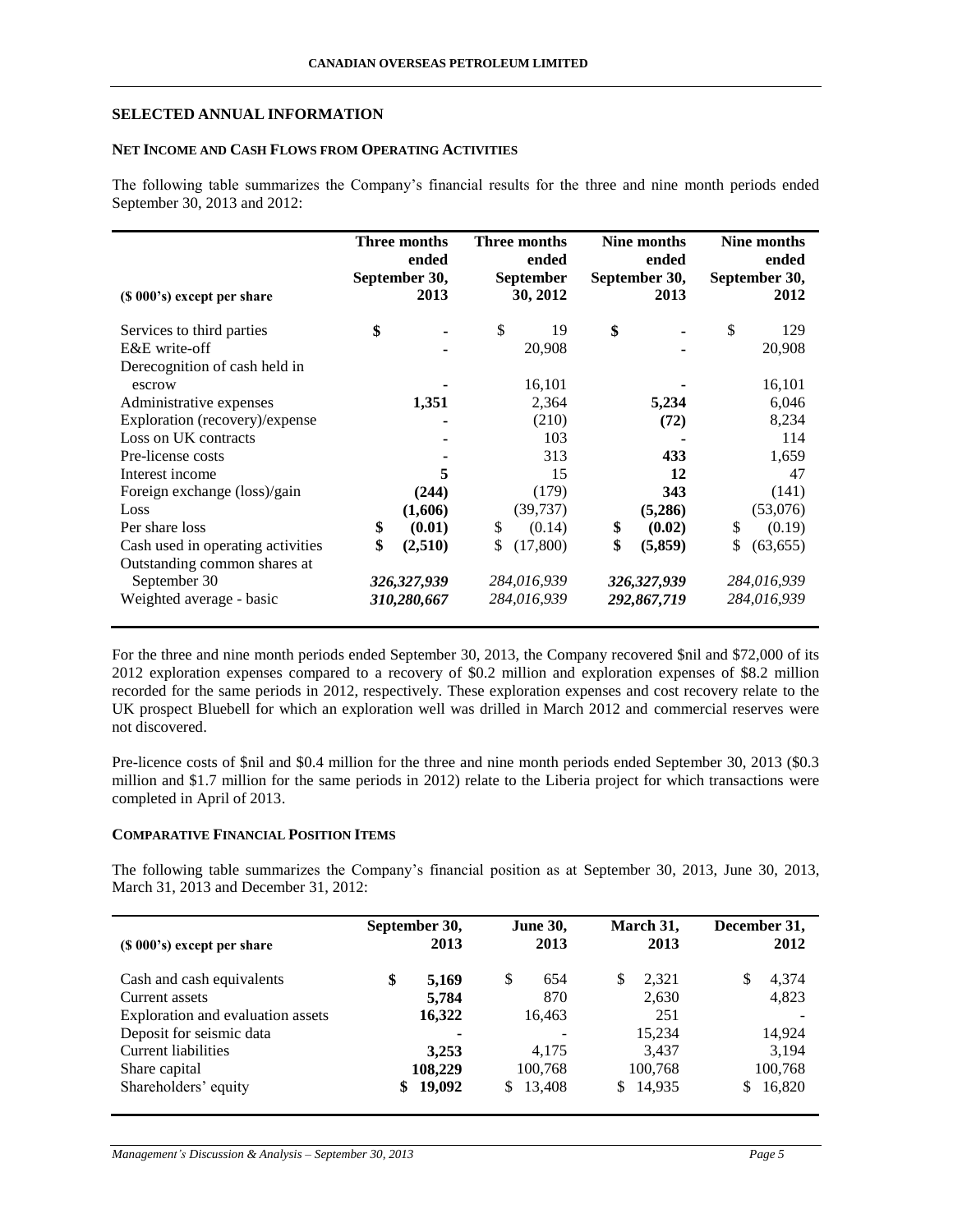### **COMPARATIVE FINANCIAL POSITION ITEMS (CONTINUED)**

Exploration and evaluation assets of \$0.3 million relate to the New Zealand project and \$16.0 million relate to the Liberia project as at September 30, 2013 (which as at March 31, 2013 and December 31, 2012 was classified as a deposit for seismic data of \$15.2 million and \$14.9 million, respectively).

### **ADDITIONAL DISCLOSURE FOR VENTURE ISSUERS WITHOUT SIGNIFICANT REVENUE**

The Company is a TSX Venture issuer that has not had significant revenue from operations in either of its last two financial years. In accordance with National Instrument 51-102, additional disclosure on material costs is presented below.

|                                   | Three months<br>ended |         | Three months<br>ended |                 | Nine months<br>ended |         | Nine months<br>ended |                |
|-----------------------------------|-----------------------|---------|-----------------------|-----------------|----------------------|---------|----------------------|----------------|
|                                   | September 30,         | 2013    | September 30,         | 2012            | September 30,        | 2013    | September 30,        | 2012           |
| $(S\ 000's)$<br>Administrative:   |                       |         |                       |                 |                      |         |                      |                |
| Payroll and related costs         | \$                    | 732     | \$                    | 675             | \$                   | 2,076   | \$                   | 2,028          |
| External directors' fees and      |                       |         |                       |                 |                      |         |                      |                |
| related costs                     |                       | 114     |                       | 172             |                      | 513     |                      | 517            |
|                                   |                       |         |                       |                 |                      |         |                      |                |
| Consulting services               |                       | 30      |                       | 166             |                      | 351     |                      | 625            |
| Professional services             |                       | (60)    |                       | 801             |                      | 1,200   |                      | 2,019          |
| Travel expenses                   |                       | 146     |                       | 156             |                      | 442     |                      | 417            |
| Office expenses                   |                       | 263     |                       | 201             |                      | 722     |                      | 710            |
| Stock exchange and transfer       |                       |         |                       |                 |                      |         |                      |                |
| agent fees                        |                       | 3       |                       | 1               |                      | 70      |                      | 51             |
| Other general and administrative  |                       | 241     |                       | 213             |                      | 323     |                      | 316            |
| Costs allocated to exploration    |                       |         |                       |                 |                      |         |                      |                |
| projects                          |                       | (118)   |                       | (21)            |                      | (463)   |                      | (637)          |
| Total administrative              |                       | \$1,351 |                       | \$2,364         |                      | \$5,234 |                      | \$6,046        |
| Capitalized exploration and       |                       |         |                       |                 |                      |         |                      |                |
| evaluation costs                  | \$                    | 216     |                       | $\frac{1}{2}$ - | \$                   | 15,814  |                      | $\mathbb{S}$ - |
| Net effect of foreign exchange    |                       | (357)   |                       |                 |                      | 508     |                      |                |
| Total Capitalized exploration and |                       |         |                       |                 |                      |         |                      |                |
| evaluation costs                  | \$                    | (141)   |                       | $\frac{1}{2}$ - | \$                   | 16,322  |                      | \$ -           |

# **FINANCIAL INSTRUMENTS\***

The Company's financial instruments consist of cash, short-term deposits, bankers' acceptances, credit card and other deposits, loans, accounts receivable, as well as accounts payable and accrued liabilities. It is management's opinion that the Company is not currently exposed to significant interest and/or credit risks arising from these financial instruments and that the fair value of these financial instruments approximates their carrying value.

As the Company's current activities are carried out in Liberia, New Zealand and the UK, significant amounts are transacted in or referenced to currencies other than the Canadian dollar, including the British Pound, U.S. dollar and NZ dollar. As a result, fluctuations in the exchange rates between the Canadian dollar, British Pound, U.S. dollar and NZ dollar can have a significant effect on the Company's financial position and its reported results. To mitigate a portion of its exposure and to the extent it is feasible, the Company keeps its funds in currencies applicable to its known short-tem commitments. No assurance can be given that such management of risk exposure will offset and/or eliminate the foreign exchange fluctuations.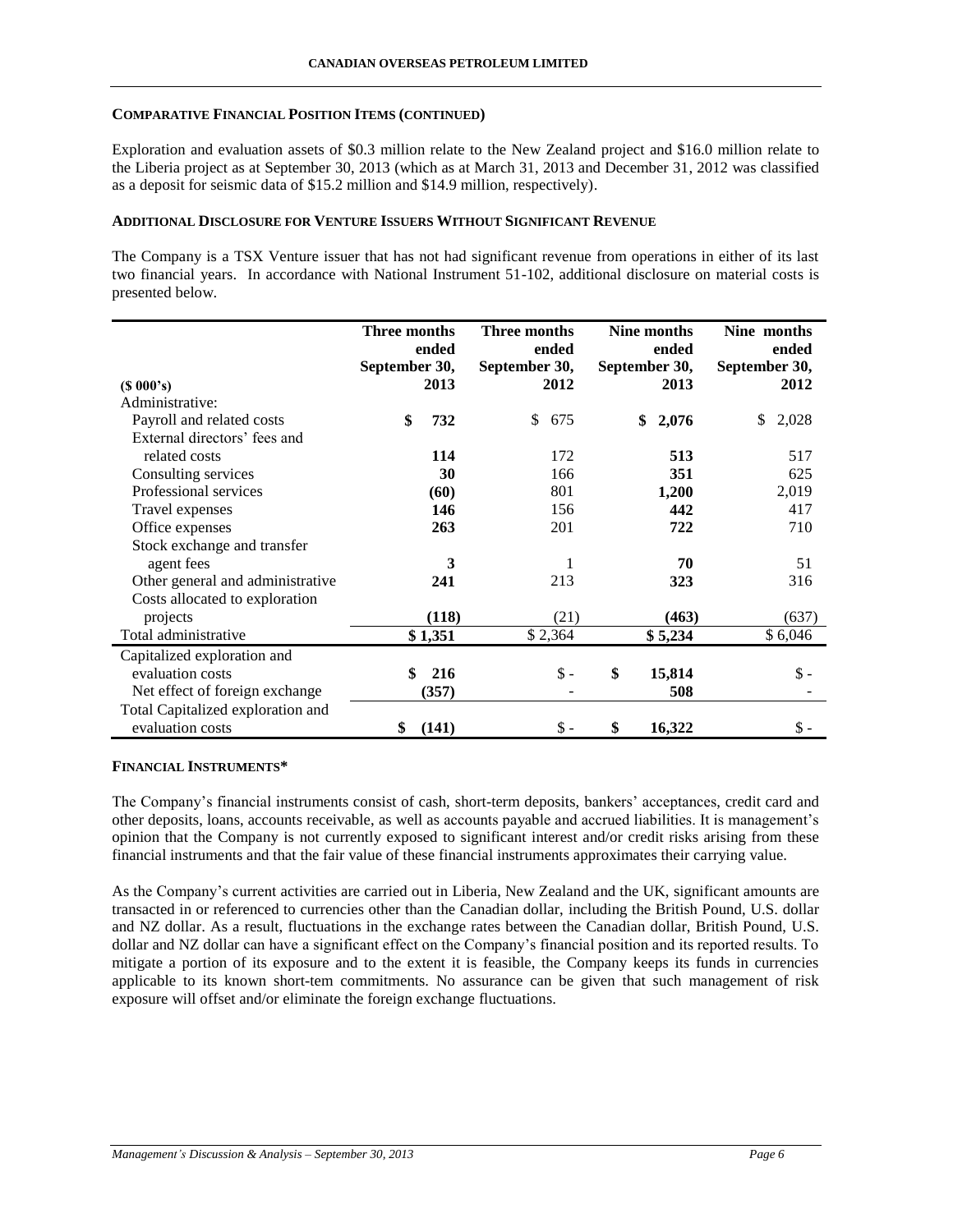#### **LIQUIDITY AND CAPITAL RESOURCES \***

As of September 30, 2013, the Company had a working capital of approximately \$2.5 million, shareholders' equity of \$19.1 million and cash of \$5.2 million.

For the three and nine months ended September 30, 2013, the Company's cash used in operating activities amounted to \$2.5 million and \$5.9 million, and related mainly to administrative costs.

On July 25, 2013, the Company closed a short form prospectus offering of 30,000,000 common shares issued at \$0.20 per share for gross proceeds of \$6.0 million. The agents' commission was 6.5% of the gross proceeds of the offering. Other expenses related to the offering are estimated at \$0.3 million. The net proceeds of approximately \$5.3 million will be used mainly to finance the Company's general and administrative costs.

On August 28, 2013, the Company closed a short form prospectus offering of 12,311,000 common shares issued at \$0.20 per share for gross proceeds of approximately \$2.5 million. The agents' commission was 6.5% of the gross proceeds of the offering. Other expenses related to the offering are estimated at \$0.1 million. The net proceeds of approximately \$2.2 million will also be used mainly to finance the Company's general and administrative costs.

On October 24, 2013 the Company entered into a shares for debt agreement (the "Agreement") with a service provider/creditor (the "Creditor"). Pursuant to the Agreement the Company will issue to the Creditor an aggregate of 7,389,781 common shares in the capital of the Company ("Shares") at a deemed price of \$0.245 per Share, the volume weighted average price on that date. The total amount to be settled by the Agreement is approximately \$1.8 million, which includes the outstanding balance due to the Creditor in accounts payable as at September 30, 2013 of approximately \$1.5 million. The Company decided to satisfy this outstanding indebtedness with common shares to preserve its cash for operations. Shares issued to the Creditor will be subject to a four-month hold period from the settlement date.

Currently, the Company does not have material cash inflows and/or adequate financing to develop profitable operations. The Company is pursuing exploration projects that, if successful, will require substantial additional financing before they are able to generate positive cash flows. Accordingly, the Company's continued successful operations are dependent on its ability to obtain additional financing. No assurance can be provided that the Company will raise the required levels of financing.

*\* This section contains forward-looking information. Please see the "Forward-looking Information" section (at the beginning of this document) for a discussion of risks and uncertainties relating to such information.*

# **SELECTED QUARTERLY INFORMATION**

Eight Most Recent Quarters:

| $(S\ 000's)$                        | <b>September 30, 2013</b> | June 30, 2013 | <b>March 31, 2013</b> | <b>December 31, 2012</b> |
|-------------------------------------|---------------------------|---------------|-----------------------|--------------------------|
| <b>Revenue</b>                      |                           |               |                       |                          |
| Loss                                | 1.606)                    | 1.641         | (2.039)               | (3.562)                  |
| Loss per share - basic $\&$ diluted | (0.01)                    | (0.01)        | (0.01)                | (0.01)                   |

| (S 000's)                           | <b>September 30, 2012</b> | June 30, 2012 | <b>March 31, 2012</b> | <b>December 30, 2011</b> |
|-------------------------------------|---------------------------|---------------|-----------------------|--------------------------|
| Revenue                             |                           | π,            | 66                    | 150                      |
| Loss                                | 39.737                    | 3,131         | (10.208)              | (42,097                  |
| Loss per share - basic $\&$ diluted | (0.14)                    | (0.01)        | (0.04)                | (0.15)                   |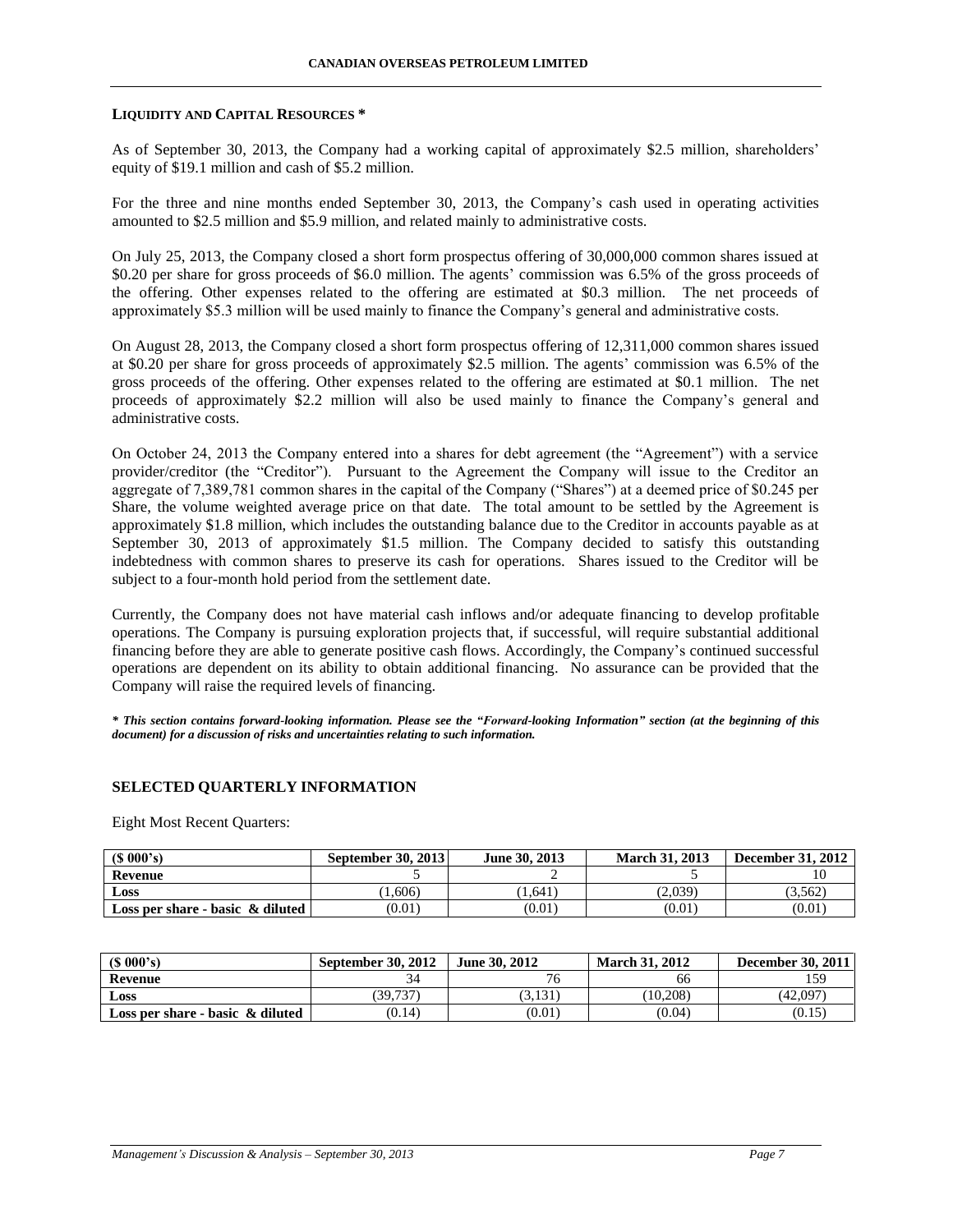#### **ACCOUNTING PRONOUNCEMENTS**

#### *Future Accounting Changes*

Changes to future accounting policies, standards and interpretations, as described in Note 3 of the audited consolidated financial statements as at and for the years ended December 31, 2012 and 2011 as well as Note 2 of the unaudited consolidated financial statements as at and for the three and nine month periods ended September 30, 2013 and 2012, have not materially changed since December 31, 2012.

### *Critical Accounting Estimates*

Management is required to make judgements, assumptions and estimates in applying the Company's accounting policies and practices, which may have a significant impact on the financial results reported by the Company. The amounts recorded in respect of stock options and share purchase warrants granted are based on the Company's estimation of their fair value, calculated using assumptions regarding the life of the option/warrant, interest rates and volatility. By their nature, these estimates and assumptions are subject to uncertainty, and the actual fair value of option/warrant may differ at any time.